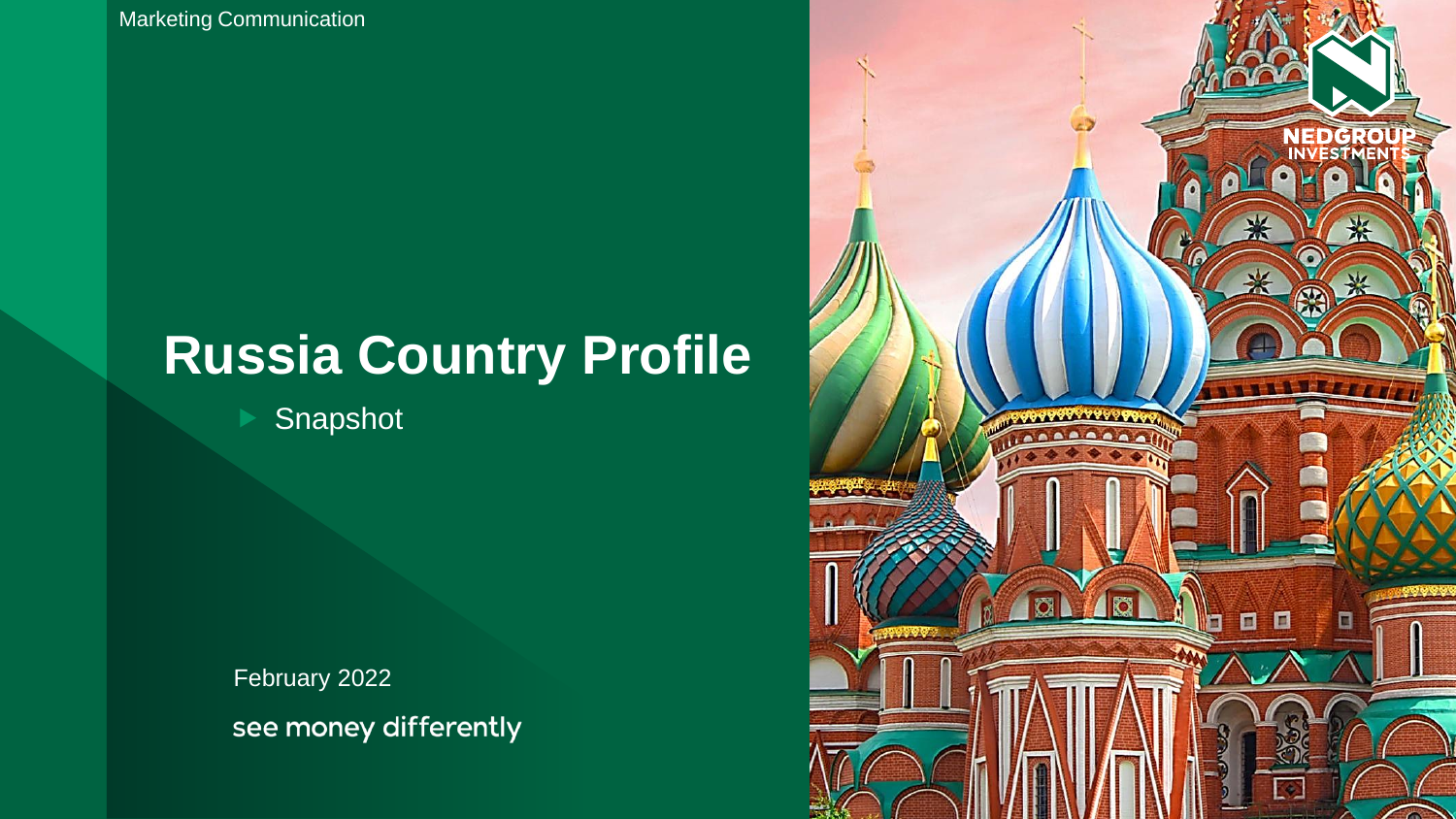### **Index returns to 31 January 2022**

| <b>Index</b>       | 1 yr    | 3 yr<br>(ann) | 5 <sub>yr</sub><br>(ann) | <b>10 yr</b><br>(ann) |
|--------------------|---------|---------------|--------------------------|-----------------------|
| <b>MSCI Russia</b> | 15,6%   | 15,5%         | 15,3%                    | 13,7%                 |
| <b>MSCI EM</b>     | $-4,5%$ | 13,7%         | 14,3%                    | 14,8%                 |
| <b>MSCI ACWI</b>   | 15,7%   | 22,2%         | 18,7%                    | 22,1%                 |

Source: MSCI

With Russia's invasion of Ukraine by land, sea and air resulting in the biggest attack on a European state since WWII, sanctions against the country and politically connected individuals have spooked global investors.

At the time of writing, the MOEX experienced its largest one day fall on record and has dropped by more than 40% this month to date (February 2022).

## **Population size and age comparison**

| <b>Rank</b>    | <b>Country</b>       | Size (m) | <b>Median</b><br>Age |
|----------------|----------------------|----------|----------------------|
| 1              | China                | 1 4 3 9  | 38                   |
| 2              | India                | 1 3 8 0  | 28                   |
| 3              | <b>United States</b> | 331      | 38                   |
| $\overline{4}$ | Indonesia            | 274      | 30                   |
| 5              | Pakistan             | 221      | 23                   |
| 6              | <b>Brazil</b>        | 213      | 33                   |
| $\overline{7}$ | Nigeria              | 206      | 18                   |
| 8              | <b>Bangladesh</b>    | 165      | 28                   |
| 9              | <b>Russia</b>        | 146      | 40                   |
| 10             | <b>Mexico</b>        | 129      | 29                   |

Source: Worldometer

Russia remains among the most populated countries in the world. Although median population age is not as high as Japan (48) or Italy (47), Russia also falls amongst the highest in the world based on this metric and particularly so when compared to the largest emerging markets. Life expectancy (73) is in line with global averages.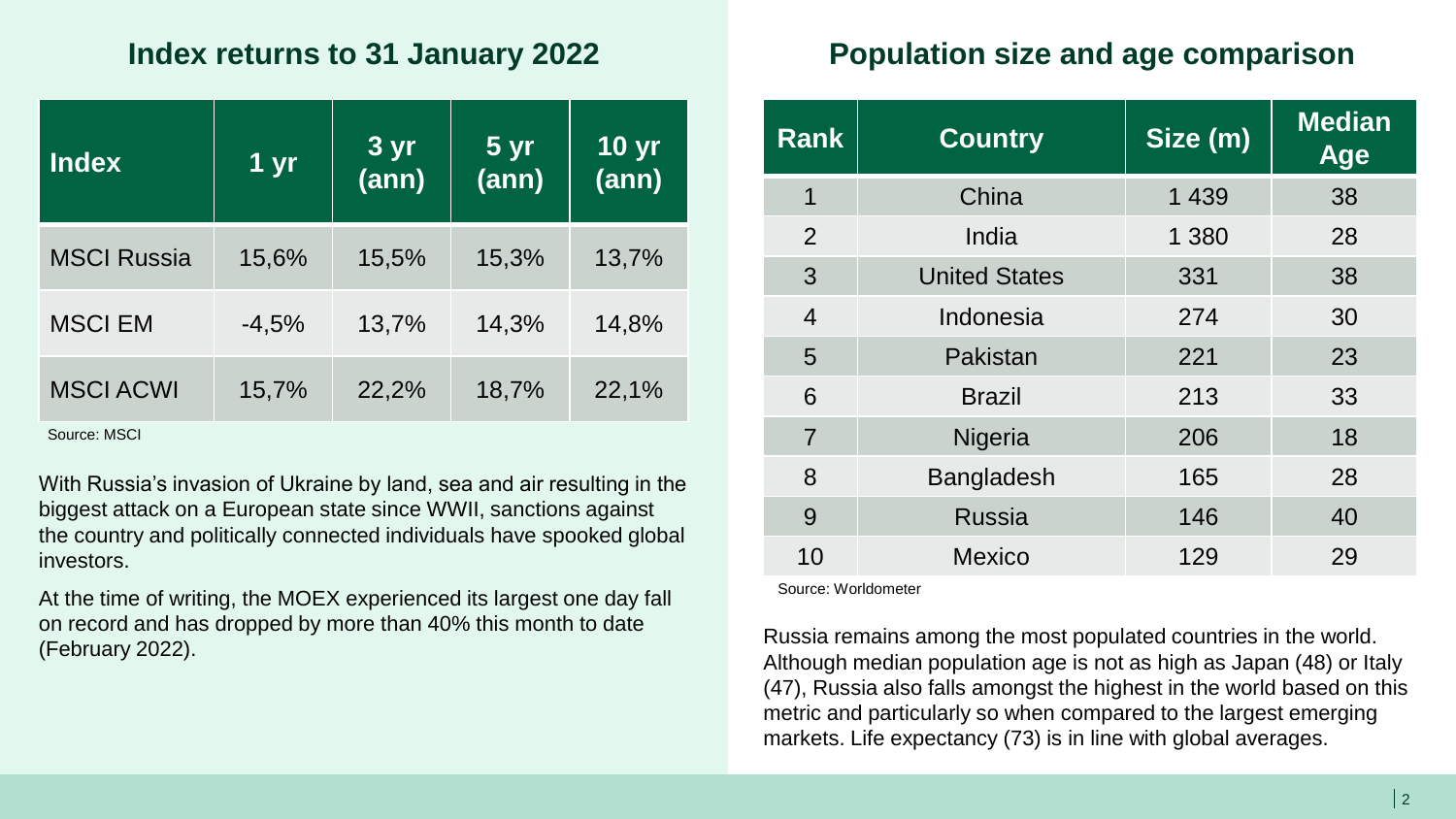# **Top 10 Constituents**

| <b>Stock</b>          | <b>Mkt Cap</b><br>(RUB Bn) | <b>Index</b><br>Weight | <b>Sector</b>     |
|-----------------------|----------------------------|------------------------|-------------------|
| Gazprom               | 3919                       | 19,82%                 | Energy            |
| Sberbank              | 2855                       | 14,44%                 | <b>Financials</b> |
| Lukoil                | 2839                       | 14,36%                 | Energy            |
| <b>Novatek</b>        | 1 4 8 0                    | 7,49%                  | Energy            |
| <b>Norilsk Nickel</b> | 1 3 7 4                    | 6,95%                  | <b>Materials</b>  |
| Yandex                | 1 1 2 0                    | 5,66%                  | <b>Com Srvc</b>   |
| <b>Tatneft</b>        | 701                        | 3,54%                  | Energy            |
| <b>Rosneft</b>        | 668                        | 3,38%                  | Energy            |
| <b>TCS Group</b>      | 660                        | 3,34%                  | <b>Financials</b> |
| <b>Polyus</b>         | 411                        | 2,08%                  | <b>Materials</b>  |

Source: MSCI (By float-adjusted market cap) Source: MSCI (By float-adjusted market cap)

Even among the Top 10 constituents, there is a concentration of the Top 3 largest stocks in the index. As can be seen, the Top 10 is filled with stocks from the energy and financial sectors. Yandex is perhaps odd in this grouping, successfully undertaking activities similar to that of the well-known US-domiciled company Alphabet.

### **Index Sector Weights**



The energy sector makes up just over half of the index weighting, followed by financials at just under 20% and materials at ~18%. Notably, there is a low to zero weighting in sectors such as consumer staples, utilities, consumer discretionary, industrials, healthcare, IT and real estate.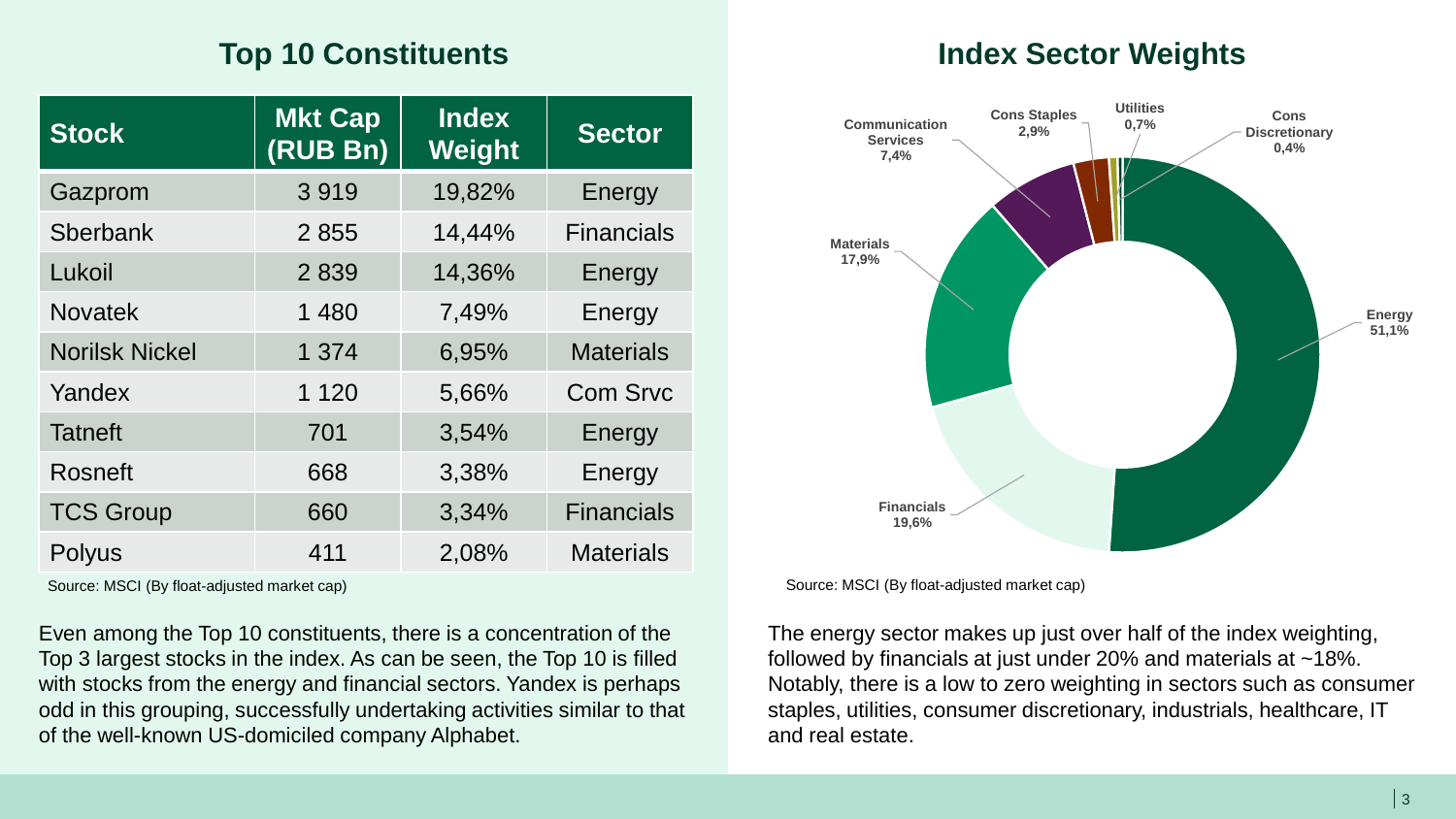#### **Interest Rates and Inflation GDP Growth**



Source: Refinitiv

In reaction to the COVID-induced market crash of early 2020, policy rates were reduced to stimulate the economy. These have been raised fairly rapidly as the economy has recovered along with rising employment and inflation.

Over the past few months, the bond market and the USDRUB exchange rate have reacted strongly to the increasing risks, and culmination, of a Russian invasion of Ukraine.



Source: Refinitiv

Generally strong industrial production over time has had a positive impact on GDP growth, enabling the accumulation of foreign reserves totaling more than USD 600bn as at December 2021. As a share of GDP, this amounts to approximately 40%.